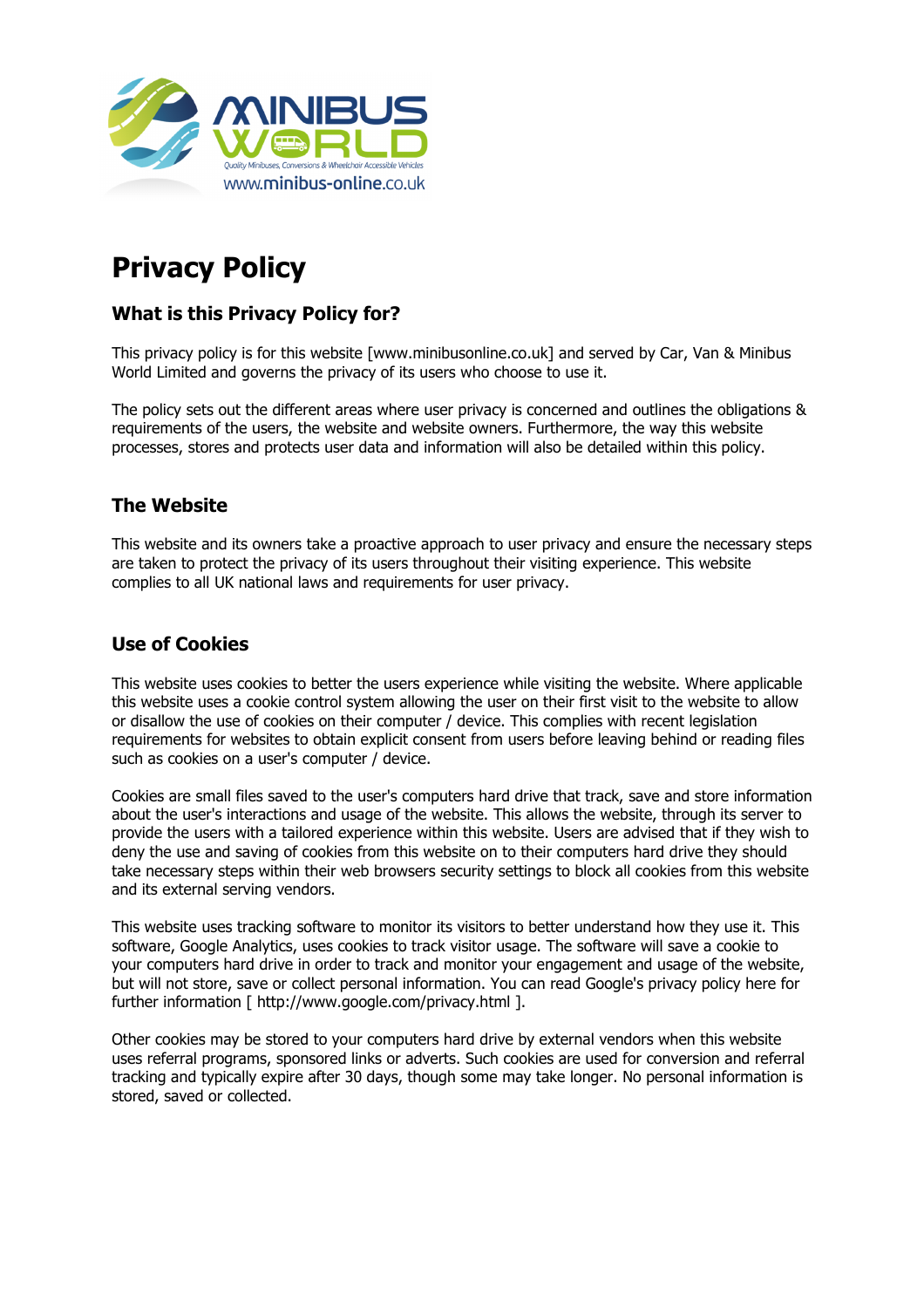# **Contact & Communication**

Users contacting this website and/or its owners do so at their own discretion and provide any such personal details requested at their own risk. Your personal information is kept private and stored securely until a time it is no longer required or has no use, as detailed in the General Data Protection Regulation (GDPR). Every effort has been made to ensure a safe and secure form to email submission process but advise users using such form to email processes that they do so at their own risk.

This website and its owners use any information submitted to provide you with further information about the products / services they offer or to assist you in answering any questions or queries you may have submitted. This includes using your details to subscribe you to any email newsletter program the website operates but only if this was made clear to you and your express permission was granted when submitting any form to email process. Or whereby you the consumer have previously purchased from or enquired about purchasing from the company a product or service that the email newsletter relates to. This is by no means an entire list of your user rights in regard to receiving email marketing material. Your details are not passed on to any third parties.

#### **Email Newsletter**

This website may operate an email newsletter program, used to inform subscribers about products and services supplied by this website. Users may subscribe through an online automated process should they wish to do so but do so at their own discretion. Some subscriptions may be manually processed through prior written agreement with the user.

Subscriptions are taken in compliance with UK Spam Laws detailed in the Privacy and Electronic Communications Regulations 2003. All personal details relating to subscriptions are held securely and in accordance with the General Data Protection Regulation (GDPR). No personal details are passed on to third parties nor shared with companies / people outside of the company that operates this website. Under the General Data Protection Regulation (GDPR) you may request a copy of personal information held about you by this website's email newsletter program. A small fee of £10 will be payable. If you would like a copy of the information held on you please write to the business address at the bottom of this policy.

Email marketing campaigns published by this website or its owners may contain tracking facilities within the actual email. Subscriber activity is tracked and stored in a database for future analysis and evaluation. Such tracked activity may include; the opening of emails, forwarding of emails, the clicking of links within the email content, times, dates and frequency of activity [this is by no far a comprehensive list]. This information is used to refine future email campaigns and supply the user with more relevant content based around their activity.

In compliance with UK Spam Laws and the Privacy and Electronic Communications Regulations 2003 subscribers are given the opportunity to unsubscribe at any time through an automated system. This process is detailed at the footer of each email campaign. If an automated unsubscription system is unavailable clear instructions on how to unsubscribe will by detailed instead.

# **External Links**

Although this website only looks to include quality, safe and relevant external links, users are advised adopt a policy of caution before clicking any external web links mentioned throughout this website. (External links are clickable text / banner / image links to other websites. The owners of this website cannot guarantee or verify the contents of any externally linked website despite their best efforts.

Users should therefore note they click on external links at their own risk and this website and its owners cannot be held liable for any damages or implications caused by visiting any external links mentioned.